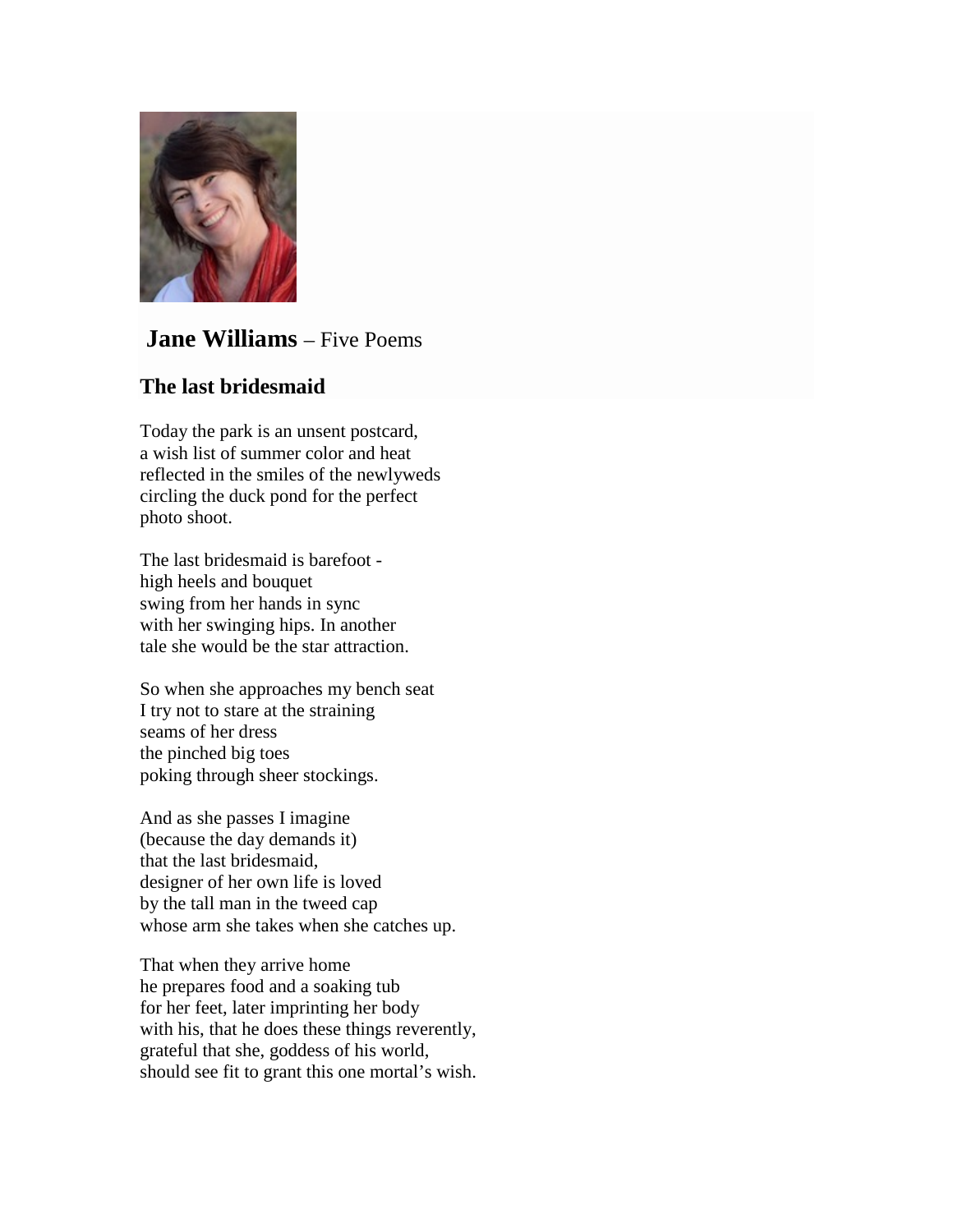### **Affirmation**

When my cousin had his last seizure after forty years worth my aunt and uncle had their final visit to the home away from home, their able bodies moving routinely then uncommonly to accommodate a long rehearsed grief. My aunt as was her wont turned to God, her industrious hands stilled to prayer clamped one to the other. My uncle, loyal follower of the each way bet, not a church goer not for all their bad pennies but the truest kind of believer when it came to his wife spoke plainly so intent could not be misunderstood for anything but love. *My Maura's got her faith* he said *And I've got my Maura* beyond talk and grand gesture simple affirmation what more?

#### **Footage**

A description of amateur photography at its keenest; footage shot by the driver behind the one shot dead.

The broadcaster's tone is caught between abhorring the act and applauding the art.

*It's sooo…it almost puts you there.*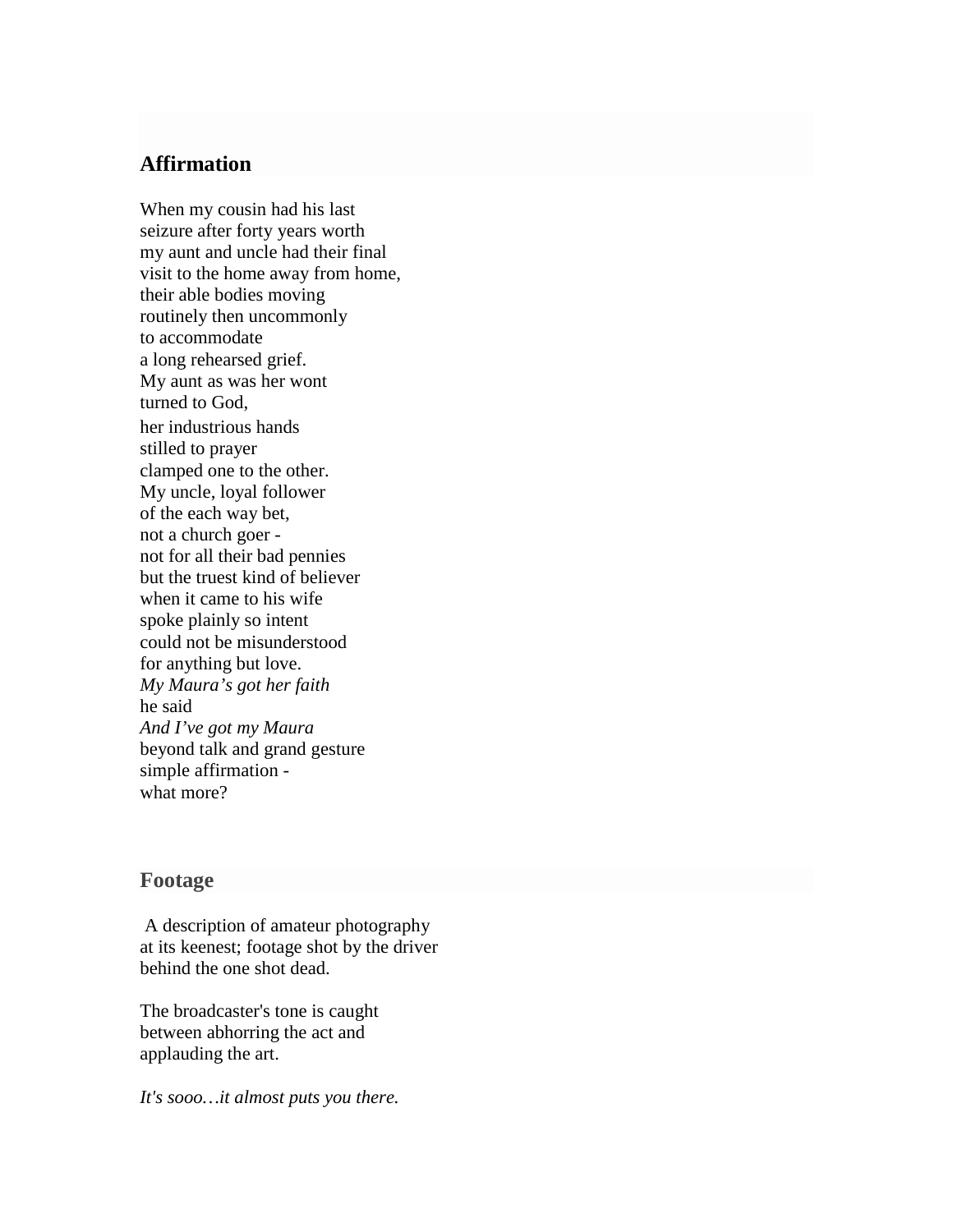Are we blindsided by this fractured sentence, by the omitted adjective; *sooo* …what? Vivid? Authentic? Lifelike?

Can we imagine the car door opening and a man's head emerging mollusc-like only less instinctual more complacent

rising for a better look perhaps at what's holding up the traffic hoping to make an impact on its inevitable flow.

For another man the wait over. Trigger finger spent. Or again in slow motion the whining sound of the bullet in-transit, the blockbuster spray of blood.

Are we watching and listening still on the sidelines of our own lives in danger of being glitched into pure fiction?

#### **Flashback**

Today the man came to check the smoke alarms and their high pitched warning reached back:

To the night my sleep-talking sister caught in the milieu of childhood nightmare screamed down the burning house.

To the countless times I've burned the dinner to ash, boiled the water dry, distracted by some tantalising undomesticated train of thought.

Or bushwalking, detected smoke on the air at the wrong time of year and envied the secret life of pyromaniacs.

To the friction our lovemaking bodies create in their efforts to reunite us - to remember to never forget - that first empyreal flash.